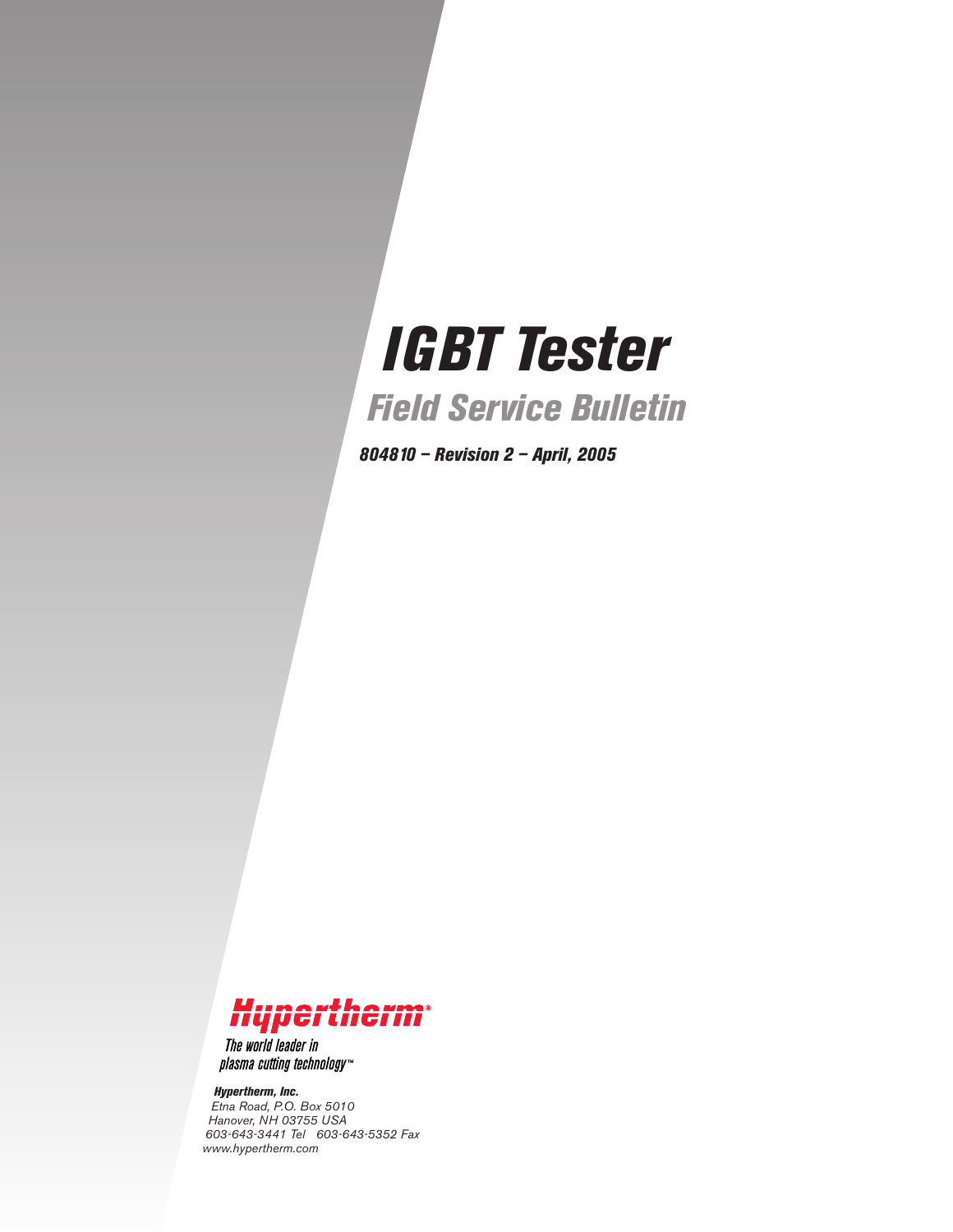## **Contents of package**

### **Kit 128883**

| <b>Part Number</b> | <b>Description</b>     | Qty |
|--------------------|------------------------|-----|
| 128884             | <b>IGBT</b> Tester     |     |
| 804810             | Field Service Bulletin |     |

## **Controls and indicators**



## **Prepare IGBTs for test**

The complexity of the circuits requires that service technicians have a working knowledge of inverter power supply theory. In addition to being technically qualified, technicians must perform all testing with safety in mind. See Section 1 in the manual for your power supply for more safety precautions before proceeding.

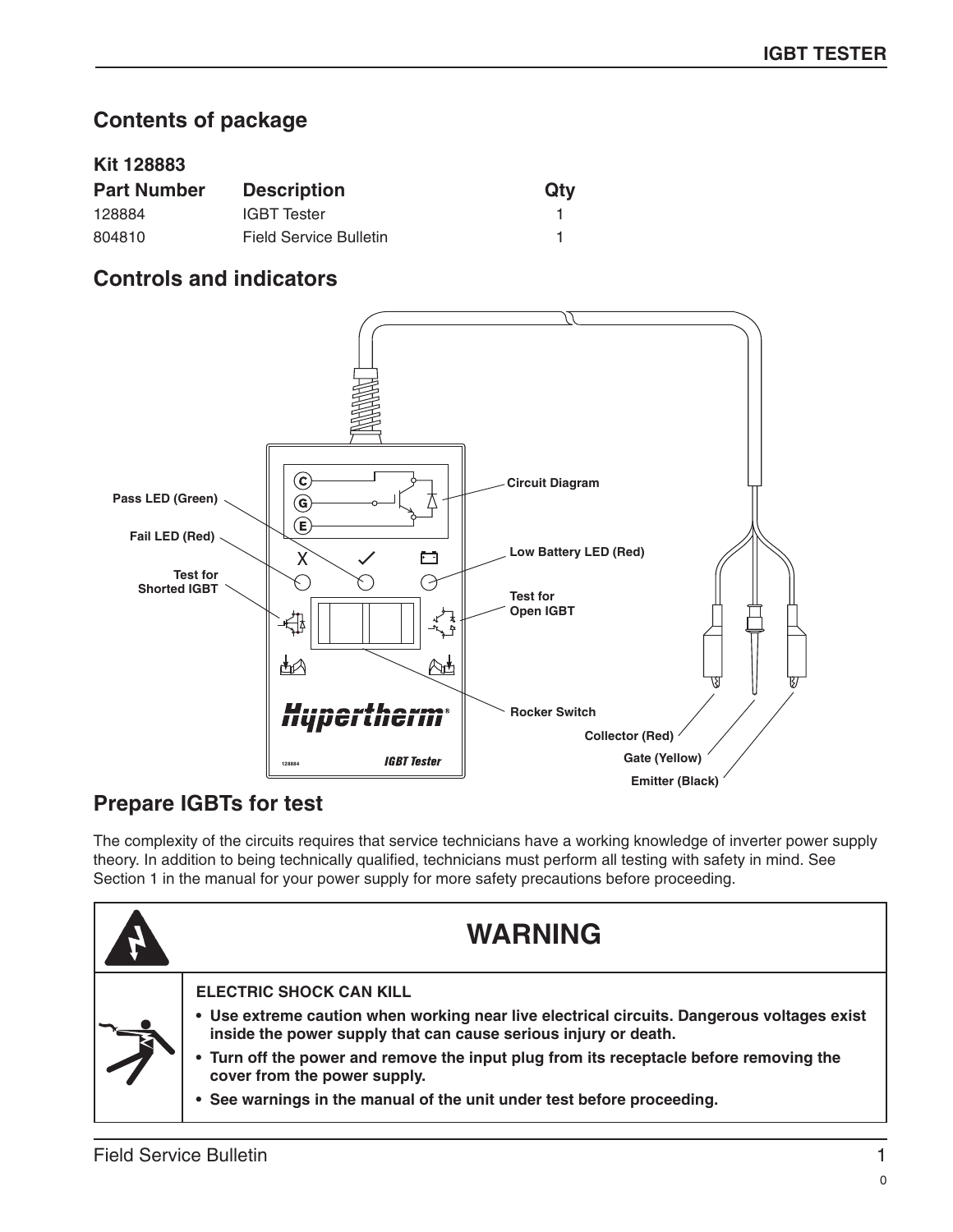## **Connect leads**

Connect the colored leads to the IGBT as shown below.

Before the IGBT can be tested it must be electrically isolated from all circuits. If the IGBT is installed in a power supply the power board and any lead connections must be removed before testing. Failure to do so may result in false readings and/or damage to the IGBT tester.



The IGBTs in Hypertherm power supplies may have one or two devices contained within the same housing. The illustration below depicts two common configurations of an IGBT. Each connection on the IGBT will be labeled with an abbreviation. They may be labeled as C, E, G or 1, 2, 3 with a schematic depicting numbers and pin functions.



Note: Each device should be tested seperately.

#### **Indicator LEDs and device tests**



#### **Red fail LED**

When illuminated during test this indicates that the IGBT failed the test, for either an open IGBT when switch is pressed to the right or a shorted IGBT when switch is pressed to the left.



#### **Green pass LED**

When illuminated during test this indicates that the IGBT passed the test, for either an open IGBT when switch is pressed to the right or a shorted IGBT when switch is pressed to the left.



#### **Red low battery LED**

When illuminated during test this indicates that the remaining voltage in the battery is insufficient to power the test circuitry. Replace battery immediately.

NOTE: The IGBT Tester requires a minimum of 8V to properly power its circuitry.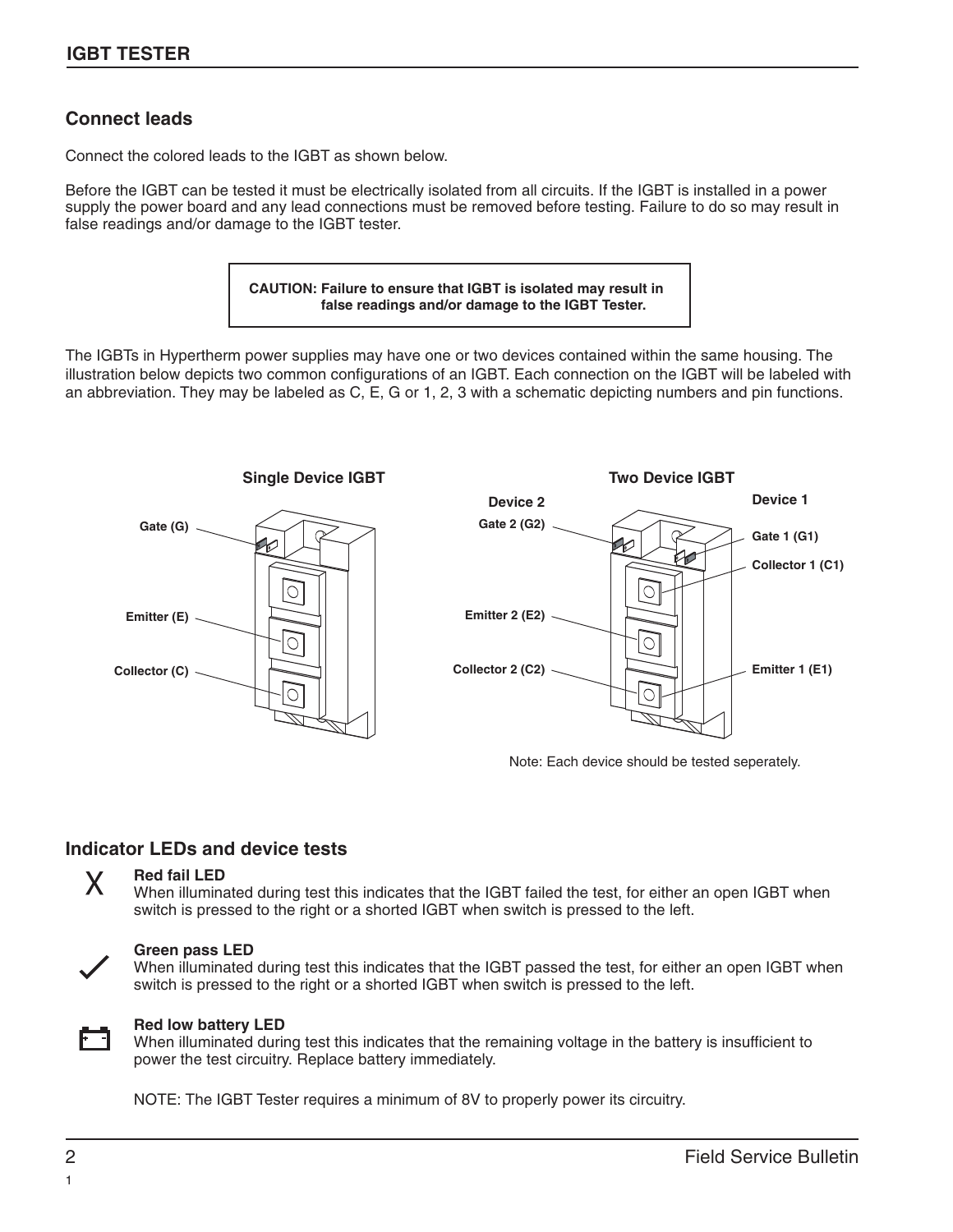# **Perform IGBT device test**

| <b>Switch</b><br><b>Position</b> | Fail | <b>LED</b><br><b>Pass</b> | <b>Battery</b> | <b>This May Mean</b>   | <b>Corrective Action</b> |
|----------------------------------|------|---------------------------|----------------|------------------------|--------------------------|
| Left                             | X    |                           |                | <b>IGBT</b> is shorted | Replace IGBT             |
| Left                             |      | X                         |                | IGBT passed short test | None                     |
| Left                             |      |                           | X              | Battery below 8V       | Replace battery          |
| Left                             |      |                           |                | Dead battery           | Replace battery          |
| Right                            | X    |                           |                | IGBT is open           | Replace IGBT             |
| Right                            |      | X                         |                | IGBT passed open test  | None                     |
| Right                            |      |                           | X              | Battery below 8V       | Replace battery          |
| Right                            |      |                           |                | Dead battery           | Replace battery          |

Press and hold the switch in the desired direction to perform test.

**Note: The IGBT is considered to be good only if it passes both the open and short device tests.**

## **Troubleshooting**

- 1. Visually inspect leads and IGBT Tester for damage.
- 2. Verify that the battery voltage is greater than 8V.
- 3. Perform a self test on the IGBT Tester as shown below. If the results do not match the table replace the lead connections.

|               |                   | ◚                |
|---------------|-------------------|------------------|
| Connect leads | <b>Short Test</b> | <b>Open Test</b> |
| None          | Pass              | Fail             |
| Red to Black  | Fail              | Pass             |

# **Technical questions**

If you are unable to fix the problem by following this basic troubleshooting guide or if you need further assistance call Hypertherm Technical Service at (800) 643-9878.

# **Warranty**

Hypertherm, Inc. warrants that its Products shall be free from defects in materials and workmanship, if Hypertherm is notified of a defect within a period of six (6) months from its date of delivery to you. This warranty shall not apply to any Product which has been incorrectly installed, modified, or otherwise damaged. Hypertherm, at its sole option, shall repair, replace, or adjust, free of charge, any defective Products covered by this warranty which shall be returned with Hypertherm's prior authorization (which shall not be unreasonably withheld), properly packed, to Hypertherm's place of business in Hanover, New Hampshire, or to an authorized Hypertherm repair facility, all costs, insurance and freight prepaid. Hypertherm shall not be liable for any repairs, replacement, or adjustments of Products covered by this warranty, except those made pursuant to this paragraph or with Hypertherm's prior written consent. **The warranty above is exclusive and is in lieu of all other warranties, express, implied, statutory, or otherwise with respect to the Products or as to the results which may be obtained therefrom, and all implied warranties or conditions of quality or of merchantability or fitness for a particular purpose or against infringement. The foregoing shall constitute the sole and exclusive remedy for any breach by Hypertherm of its warranty**. Distributors/OEMs may offer different or additional warranties, but Distributors/OEMs are not authorized to give any additional warranty protection to you or make any representation to you purporting to be binding upon Hypertherm.